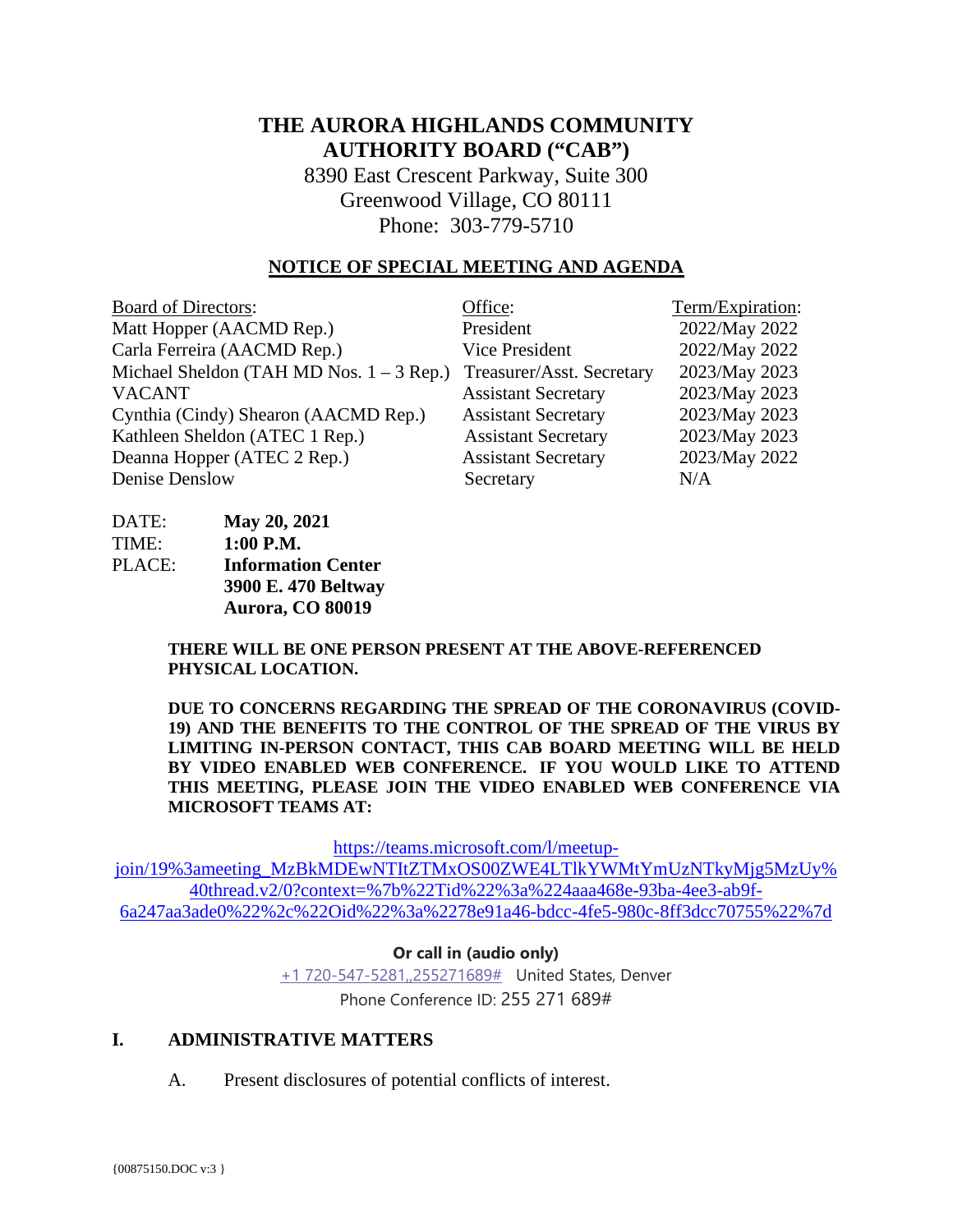The Aurora Highlands Community Authority Board May 20, 2021 Page 2

- B. Confirm Quorum, location of meeting and posting of meeting notices. Approve Agenda.
- C. Public Comment. Members of the public may express their views to the Board on matters that affect the CAB that are otherwise not on the agenda. Comments will be limited to three (3) minutes per person.

## **II. CONSENT AGENDA**

Consent Agenda – These items are considered to be routine and will be ratified by one motion. There will be no separate discussion of these items unless a board member so requests; in which event, the item will be removed from the Consent Agenda and considered in the Regular Agenda.

A. Review and consider approval of the April 15, 2021 special meeting minutes (enclosure).

### **III. LEGAL MATTERS**

- A. Discuss and consider acceptance of Non-Exclusive Access and Maintenance Easement Agreement from Aurora Highlands, LLC to the CAB (to be distributed).
- B. Discuss and consider adoption of Joint Amended and Restated Resolution of the CAB and Aerotropolis Area Coordinating Metropolitan District ("District") Establishing Project Procurement/Cost Verification and Cost Accounting Procedures (to be distributed).
- C. Discuss and consider adoption of First Amendment to Resolution No. 2019-12- 04; Resolution Regarding Colorado Open Records Requests (enclosure).
- D. Update regarding Waiver and Release of Reimbursement Rights among the CAB, Aurora Highlands, LLC and builders:
	- i. Pulte Home Company, LLC; and
	- ii. Taylor Morrison of Colorado, Inc.

## **IV. FINANCIAL MATTERS**

A. Discuss status of Lender funding requests and consider approval of payment of claims for operating costs, in the amount of \$135,453.54 (numbers based upon information available at time of preparation of Agenda, final numbers to be presented by accountant at meeting) (enclosure).